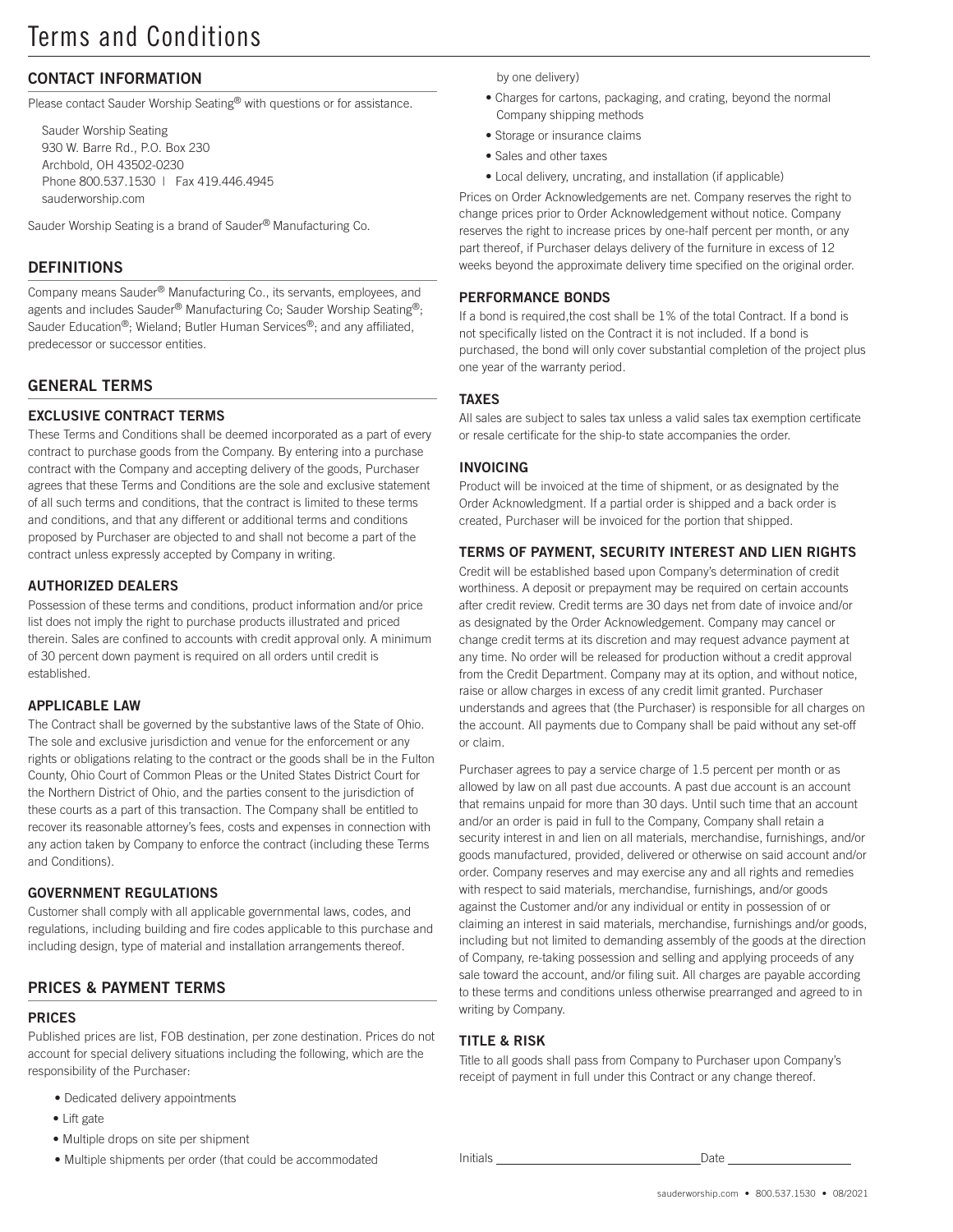# Terms and Conditions

Risk of loss or damage to the goods becomes the responsibility of Purchaser upon delivery. Unless otherwise specified in writing, Company will determine the method of shipment and carrier. If products are shipped via Purchaser's choice of carrier, Company is not responsible for damage in shipment.

Purchaser will insure the goods against all insurable risks in the name of Purchaser and also in the name of Sauder Manufacturing Co. as the unpaid vendor for their full insurable value.

## ORDERING & LEAD TIME

## ORDERING

A signed purchase order or contract received via mail, fax or email is required before an order is processed. In addition, credit applications, credit references and/or advance payments may be required for newly established accounts. Orders are not scheduled in production, nor materials purchased, until all details are received.

## ORDER ACKNOWLEDGEMENT

Orders are not binding until the Order Acknowledgement is delivered. Any error or discrepancy on the Order Acknowledgement must be reported to Company in writing within 3 working days from the receipt of the Order Acknowledgement. All modifications to the Order Acknowledgement must be reconfirmed and signed by Company and Purchaser. Cashing a down payment check does not constitute acceptance.

## CHANGE ORDERS

The order as shown on the Order Acknowledgement can be modified only by a written communication or reconfirmation signed by Company and Purchaser.

Company may, at its discretion, accept reasonable change orders with the following conditions:

- The request for change must be submitted in writing and received before order specific parts have been purchased and/or the manufacturing process has begun.
- Changes may be subject to additional charges for material, labor, restocking, and administrative costs.
- Changes may result in an extended delivery date.

## CANCELLATIONS

Any deposit made with respect to the order is non-refundable. Company reserves the right to cancel any order, with notice to Purchaser, due to breach of obligation or contract. Additionally, if an order is cancelled after order specific materials have been purchased and/or production has started, Purchaser will be responsible for the cost associated with those materials or production. Any Customer's Own Material (COM) supplied will be returned "as-is''. This applies to any fabric that has been cut, wood parts with a finish applied, and all laminates. A cancellation or restocking charge of 1/3 of the net sale is applicable on orders cancelled.

## LEAD TIME

Lead times will vary based on specifications chosen and available manufacturing capability. Consult your authorized sales representative or the home office when placing your order to determine estimated ship date.

## DRAWINGS

The drawing(s) are a key component in determining final quantities and layouts for goods requiring installation. The Final Signed Drawing shall be considered a legal and binding part of the Contract. Changes to the Final Signed Drawing can only be made through written communication to Company or reconfirmation signed by Company and Purchaser. Changes requested may incur additional costs and/or delivery delays.

## CUSTOM PRODUCTS AND MATERIALS

All nonstandard designs and materials are subject to a surcharge; contact Company for approval and pricing. The use of nonstandard designs and/or materials may cause extended delivery times and reduced warranty coverage.

• Within our standard offering, an upcharge may be applied if a premium pattern or finish is selected. This may also cause extended lead times.

## CUSTOMER'S OWN MATERIAL (COM)

Please contact Company on all COM fabrics. A sample of the COM fabric is required to be submitted to Company for approval and yardage estimate prior to placing an order. The sample should be large enough to indicate a repeat if applicable.

Yardage requirements will be calculated based on a variety of factors including roll width, pattern matching and direction. If a fabric is directional, it will be applied vertically unless specific instructions are given to the contrary. If a horizontal application is desired, please inform Company as additional yardage or special production techniques may be required. At Purchaser's request, Company may, in its discretion, for non-Company program fabrics handle the purchase of the COM fabric for a charge of 20 percent of the fabric list price.

Company reserves the right of preliminary approval for all COM prior to order acceptance. Even after such preliminary approval, Company reserves the right to reject COM if, upon physical inspection of the material, it proves unacceptable for use on Company products. When COM is accepted, Company assumes no responsibility for appearance, durability, color fastness, or any other quality after it is upholstered on a Company product.

Orders with COM are not scheduled into production until all materials are received and inspected. *Refer to the checklist to ensure the proper handling of COM fabrics.* If partial shipment entry is required, indicate on purchase order, or forward orders with standard products and COM products on separate purchase orders. Shipping address:

> Sauder Manufacturing Co. C/O Sauder Worship Seating 10785 Rose Avenue New Haven, IN 46774-9246

## PRODUCT DESIGN, COMPLIANCE & SAFETY

## PRODUCT DESIGN

Company reserves the right to make changes in design and construction or discontinue products without prior notice.

#### **COMPLIANCE**

Products offered by Company do comply with the requirements of local, state and national fire codes. The products offered as a base are manufactured with resilient filling materials and textiles in compliance with California Technical Bulletin TB117-2013.

Initials **Date**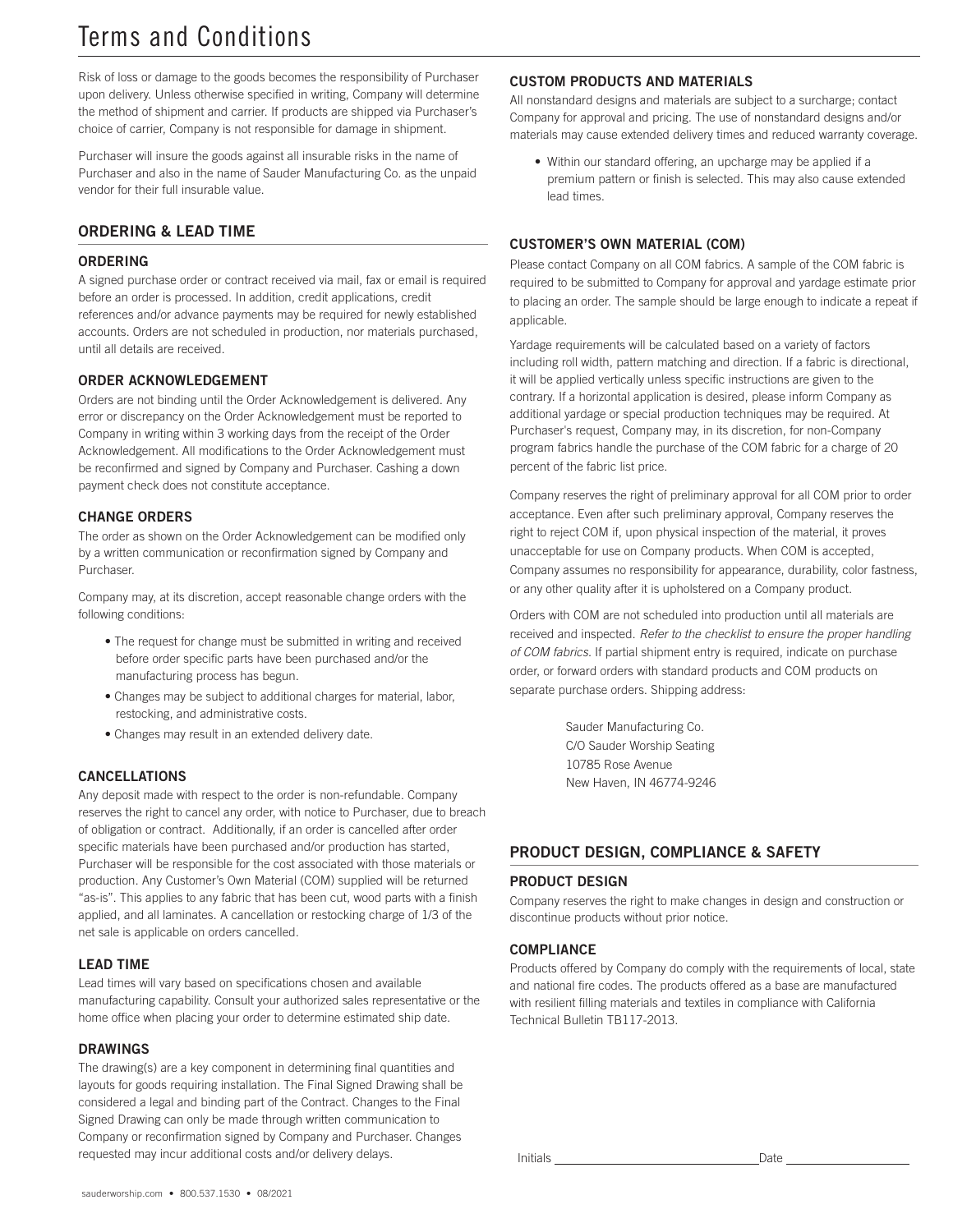# Terms and Conditions

However, any verification of compliance of COM materials with TB117-2013 is the responsibility of the person specifying the COM material.

Many of the products offered, if ordered or specified to comply with CA. TB133, can be produced to comply with this standard. See Price Book for CA. TB133 product availability and any additional item upcharge. Additional fabric may be required to comply with CA. TB133, please contact Company for yardage requirements.

## CALIFORNIA AIR RESOURCES BOARD (CARB) COMP.

Products offered do comply with the Air Toxic Control Measure (ATCM) 93120 Phase 2, from the State of California.

## GREENGUARD® CERTIFICATION

Company has achieved Greenguard certification on all products and Greenguard Gold on many. GREENGUARD certified products are certified to meet GREENGUARD standards for low chemical emissions into indoor air during product usage. For more information, visit https://spot. ulprospector.com/en/na/Builtenvironment or contact Company for a complete list of all our certified products.



#### **BIFMA**

Sauder Manufacturing Co. is proud to demonstrate a commitment to the environment, and to both the quality and performance of products through BIFMA e3 LEVEL testing and certification. Learn more about BIFMA Certification at levelcertified.org.



## **SAFETY**

Company does not warrant that row identification lighting for Auditorium Seating supplied by is suitable for illuminating stairs and/or trip hazards. Purchaser acknowledges that it will indemnify Company against any claims that may be made against it, arising out of Purchaser's reliance upon row identification lighting for illuminating stairs and/or trip hazards.

## FREIGHT & DELIVERY

#### FREIGHT



|                   | $0-10$ lbs | 11-20 lbs | $21 - 50$ lbs | 51-100 lbs | 101-199 lbs |
|-------------------|------------|-----------|---------------|------------|-------------|
| ZONE <sub>1</sub> | \$20       | \$40      | \$60          | \$80       | \$100       |
| ZONE <sub>2</sub> | \$25       | \$50      | \$75          | \$100      | \$125       |
| ZONE <sub>3</sub> | \$30       | \$60      | \$90          | \$120      | \$150       |
| ZONE <sub>4</sub> | \$35       | \$70      | \$105         | \$140      | \$175       |

Shipping and handling prices are net.

Unless otherwise arranged in writing, all Company shipments are made on a site-to-site basis (back of trailer). Unless otherwise specified in writing, we will determine the method of shipment and carrier. All weights and dimensions provided in product literature are approximate. See map below for zone identification within the continental United States. Contact your authorized sales representative for pricing in Alaska, Hawaii and outside the United States.

### MINIMUM SHIPPING AND HANDLING CHARGE

Orders that weigh less than 200 lb. will require an additional shipping and handling charge. See the chart to determine the net charge based on total order weight.

#### BUILDING ACCESS

Facilities must be ready to receive furniture. All construction must be complete before we can start delivery and installation. There must be free and clear easy access to the building where the furniture will be installed. Rooms, hallways, lobby, and entrance way must be empty and free and clear of all obstructions. All buildings with 3 or more floors must have working elevators free and clear of all obstructions and dedicated for the sole use of our installers during our installation. If upon arrival for delivery and installation, the conditions described in this paragraph are not met, the installation will not be started.

#### **DELIVERY**

Company shall not be liable for delays in delivery of furniture caused by fire, strikes, weather or from causes beyond its control.

An on-site delivery date will be established once all details needed for production and installation (if applicable) have been received. Delivery of Goods may be separate from commencement of installation.

The delivery price submitted is based on the understanding that there shall be appropriate access to the site free of any hindrance whatsoever, timely access to the site and adequate space to unload the Goods. In the event that the site is not fully ready as described previously at the time of delivery, Company reserves the right to charge and collect additional fees to cover any additional costs incurred. These charges include but not limited to the following: delivery appointment, consolidation of shipment, lift gate, multiple stops, special packaging, dedicated truck, expedited shipment, greater than two hour unload time, box truck required, residential shipment.

The goods may arrive in cardboard boxes. Unless otherwise specified, it is the Purchaser's responsibility to arrange for the disposal of the boxes.

#### SPECIAL DELIVERY CHARGES

| Request to Carton     | \$20 per unit        |  |
|-----------------------|----------------------|--|
| Delivery Appointment  | \$250                |  |
| Inside Delivery       | \$150 plus \$50/unit |  |
| Lift Gate Required    | \$400                |  |
| <b>Multiple Stops</b> | \$200 per stop       |  |
| Box Truck Required*   | \$900                |  |

\*If 53' semi truck is too large to access dock. Above prices are net.

Initials **Date**